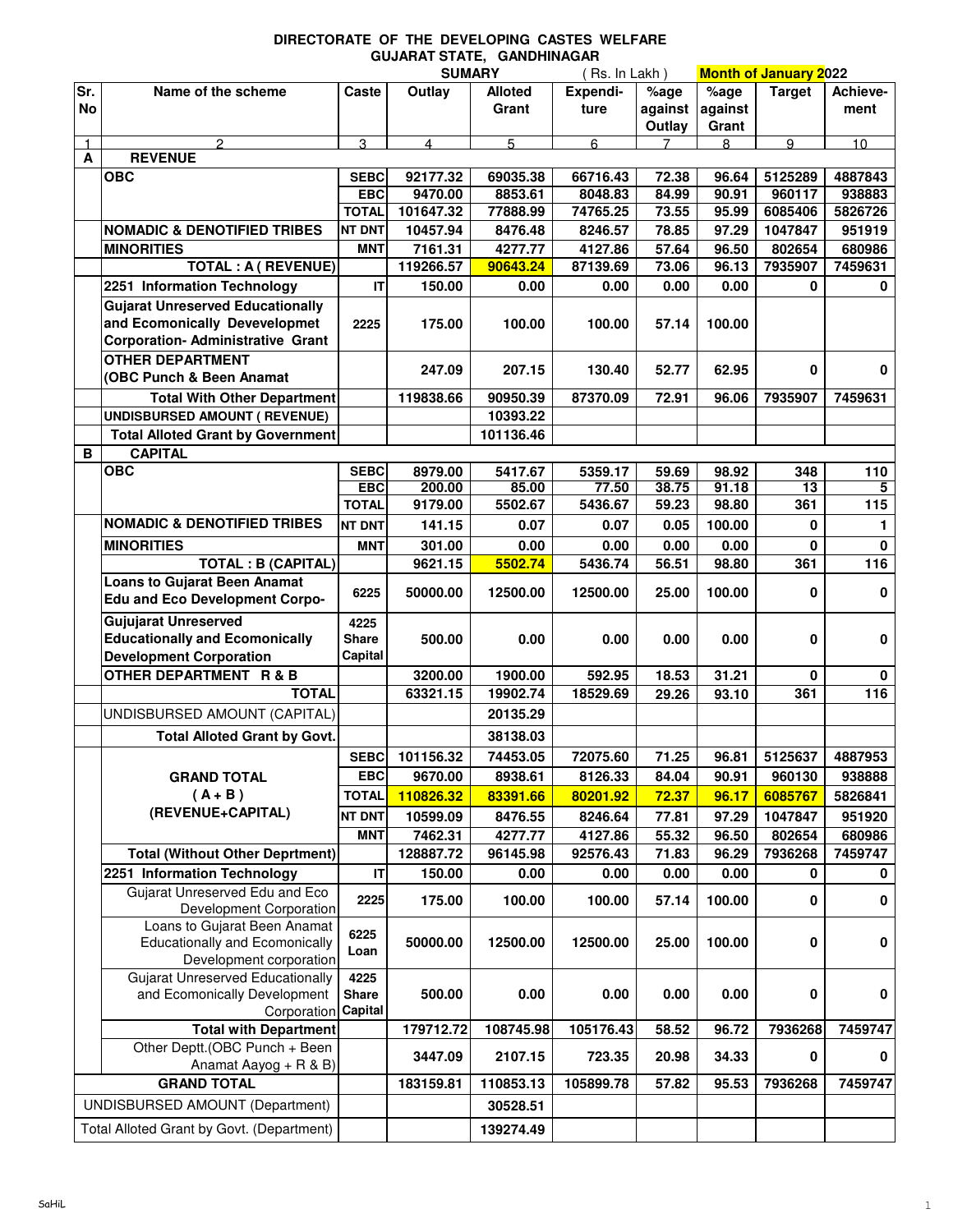## **DIRECTORATE OF THE DEVELOPING CASTES WELFARE GUJARAT STATE, GAN**DHINAGAR **REVENUE SCHEME WISE PROGRESS**

|              |                                       |                                        |              |          |          |                |                     |                             | ( Rs. In Lakh ) <mark>Month of January 2022</mark> |          |
|--------------|---------------------------------------|----------------------------------------|--------------|----------|----------|----------------|---------------------|-----------------------------|----------------------------------------------------|----------|
| Sr.          | No.and Name of                        | Item / Scheme                          | Caste        | Outlay   | Alloted  | Expendi-       | $\overline{\%}$ age | $\sqrt{2}$ <sub>o</sub> age | Target                                             | Achieve- |
| <b>No</b>    | the scheme                            |                                        |              |          | Grant    | ture           | against             | against                     |                                                    | ment     |
|              |                                       |                                        |              |          |          |                | Outlay              | Grant                       |                                                    |          |
| $\mathbf{1}$ | $\overline{2}$                        | 3                                      | 4            | 5        | 6        | $\overline{7}$ | 8                   | 9                           | 10                                                 | 11       |
| 1            | OBC-1                                 |                                        |              |          |          |                |                     |                             |                                                    |          |
|              | <b>Incentive for Pre</b>              |                                        | <b>SEBC</b>  | 11800.00 |          | 11200.03       | 94.92               | 34.64                       | 2000000                                            | 2064320  |
|              | <b>Matric Education</b>               | Scholarship to<br>Std. I to VIII       |              |          |          |                |                     |                             |                                                    |          |
|              | to OBC studetns                       |                                        | <b>EBC</b>   | 1950.00  |          | 2340.03        | 120.00              | 39.00                       | 400000                                             | 422554   |
|              |                                       |                                        | Total        | 13750.00 |          | 13540.06       | 98.47               | 35.32                       | 2400000                                            | 2486874  |
|              |                                       | Scholarship to                         | <b>SEBC</b>  | 3200.00  |          | 3175.98        | 99.25               | 9.82                        | 425000                                             | 362820   |
|              |                                       | Std. IX to X                           | <b>EBC</b>   | 750.00   |          | 406.68         | 54.22               | 6.78                        | 100000                                             | 46813    |
|              |                                       |                                        | Total        | 3950.00  |          | 3582.66        | 90.70               | 9.35                        | 525000                                             | 409633   |
|              |                                       | Free Uniform in                        | <b>SEBC</b>  | 12000.00 |          | 12672.16       | 105.60              | 39.19                       | 2000000                                            | 2116143  |
|              |                                       | Std. I to VIII                         | <b>EBC</b>   | 2400.00  |          | 2539.89        | 105.83              | 42.33                       | 400000                                             | 423438   |
|              |                                       |                                        |              |          |          | 15212.05       |                     |                             | 2400000                                            | 2539581  |
|              |                                       |                                        | <b>Total</b> | 14400.00 |          |                | 105.64              | 39.69                       |                                                    |          |
|              |                                       | Free Cycle in                          | <b>SEBC</b>  | 5435.00  |          | 5233.41        | 96.29               | 16.19                       | 135000                                             |          |
|              |                                       | Std.IX                                 | <b>EBC</b>   | 900.00   |          | 0.00           | 0.00                | 0.00                        | 25000                                              |          |
|              |                                       |                                        | <b>Total</b> | 6335.00  |          | 5233.41        | 82.61               | 13.65                       | 160000                                             |          |
|              |                                       | <b>TOTAL</b>                           | <b>SEBC</b>  | 32435.00 | 32331.89 | 32281.58       | 99.53               | 99.84                       | 4560000                                            | 4543283  |
|              |                                       |                                        | <b>EBC</b>   | 6000.00  | 6000.00  | 5286.60        | 88.11               | 88.11                       | 925000                                             | 892805   |
|              |                                       |                                        | Total        | 38435.00 | 38331.89 | 37568.18       | 97.74               | 98.01                       | 5485000                                            | 5436088  |
| $\mathbf{2}$ | OBC-2                                 |                                        |              |          |          |                |                     |                             |                                                    |          |
|              | Incentive for                         | Scholarship for                        | <b>SEBC</b>  | 10.00    |          | 0.36           | 3.60                | 0.02                        | 1500                                               | 53       |
|              | <b>Post Matric</b>                    | <b>Higher Secnondary</b>               | EBC          | 5.00     |          | 1.04           | 20.80               | 1.39                        | 1000                                               | 27       |
|              | <b>Education to</b>                   |                                        | <b>Total</b> | 15.00    |          | 1.40           | 9.33                | 0.07                        | 2500                                               | 80       |
|              | <b>OBC</b> studetns                   | Scholarship for                        | <b>SEBC</b>  | 1500.00  |          | 277.34         | 18.49               | 15.13                       | 31250                                              | 5559     |
|              |                                       | <b>Technical and</b>                   | <b>EBC</b>   | 300.00   |          | 62.76          | 20.92               | 83.91                       | 6250                                               | 1367     |
|              |                                       | Professional                           | <b>Total</b> | 1800.00  |          | 340.10         | 18.89               | 17.83                       | 37500                                              | 6926     |
|              |                                       | <b>Courses</b>                         |              |          |          |                |                     |                             |                                                    |          |
|              |                                       | Post SSC                               | <b>SEBC</b>  | 875.00   |          | 740.45         | 84.62               | 40.40                       | 47000                                              | 51828    |
|              |                                       | Scholarship to                         |              |          |          |                |                     |                             |                                                    |          |
|              |                                       | <b>Girl Student</b>                    |              |          |          |                |                     |                             |                                                    |          |
|              |                                       | Post SSC                               | <b>SEBC</b>  | 725.00   |          | 554.45         | 76.48               | 30.25                       | 40000                                              | 27431    |
|              |                                       | Scholarship to                         |              |          |          |                |                     |                             |                                                    |          |
|              |                                       | <b>Boy Student</b><br><b>Food Bill</b> | <b>SEBC</b>  | 850.00   |          |                | 4.54                | 2.10                        | 5667                                               | 479      |
|              |                                       | Assistance                             |              |          |          | 38.56          |                     |                             |                                                    |          |
|              |                                       | <b>Assistannce for</b>                 | <b>SEBC</b>  | 125.00   |          | 18.32          | 14.66               | 1.00                        | 2083                                               | 390      |
|              |                                       | Medical/Eng.                           |              |          |          |                |                     |                             |                                                    |          |
|              |                                       | <b>Instrument</b>                      |              |          |          |                |                     |                             |                                                    |          |
|              |                                       | <b>Book Bank</b>                       | <b>SEBC</b>  | 2.00     |          | 0.00           | 0.00                | 0.00                        |                                                    |          |
|              |                                       | P.hd / M.phil                          | <b>SEBC</b>  | 50.00    |          | 12.30          | 24.60               | 0.67                        | 150                                                | 46       |
|              |                                       | <b>Tution Incentive</b>                | <b>SEBC</b>  | 500.00   |          | 22.84          | 4.57                | 1.25                        | 3333                                               | 129      |
|              |                                       | <b>Free Tablet</b>                     | <b>SEBC</b>  | 400.00   |          | 0.21           | 0.05                | 0.01                        | 40000                                              | 21       |
|              |                                       | Award of Prizes in                     | <b>SEBC</b>  | 20.00    |          | 8.50           | 42.50               | 0.46                        |                                                    | 76       |
|              |                                       | Std. 10th and 12 <sup>th</sup>         |              |          |          |                |                     |                             |                                                    |          |
|              |                                       |                                        |              |          |          |                |                     |                             |                                                    |          |
|              |                                       | <b>TOTAL</b>                           | <b>SEBC</b>  | 5057.00  | 1832.95  | 1673.33        | 33.09               | 91.29                       | 170983                                             | 86012    |
|              |                                       |                                        | <b>EBC</b>   | 305.00   | 74.79    | 63.80          | 20.92               | 85.31                       | 7250                                               | 1394     |
|              |                                       |                                        | <b>Total</b> | 5362.00  | 1907.74  | 1737.13        | 32.40               | 91.06                       | 178233                                             | 87406    |
| 3            | OBC-3                                 |                                        |              |          |          |                |                     |                             |                                                    |          |
|              | Government of                         | Scholarship to                         |              |          |          |                |                     |                             |                                                    |          |
|              | India's                               | Std. I to X                            |              |          |          |                |                     |                             |                                                    |          |
|              | Pre- metric                           |                                        |              |          |          |                |                     |                             |                                                    |          |
|              | scholarship to<br><b>OBC</b> students |                                        | <b>SEBC</b>  | 1600.00  | 800.00   | 794.67         | 49.67               | 99.33                       | 115000                                             | 52571    |
|              | (50 % CSS)                            |                                        |              |          |          |                |                     |                             |                                                    |          |
|              |                                       |                                        |              |          |          |                |                     |                             |                                                    |          |
|              |                                       |                                        |              |          |          |                |                     |                             |                                                    |          |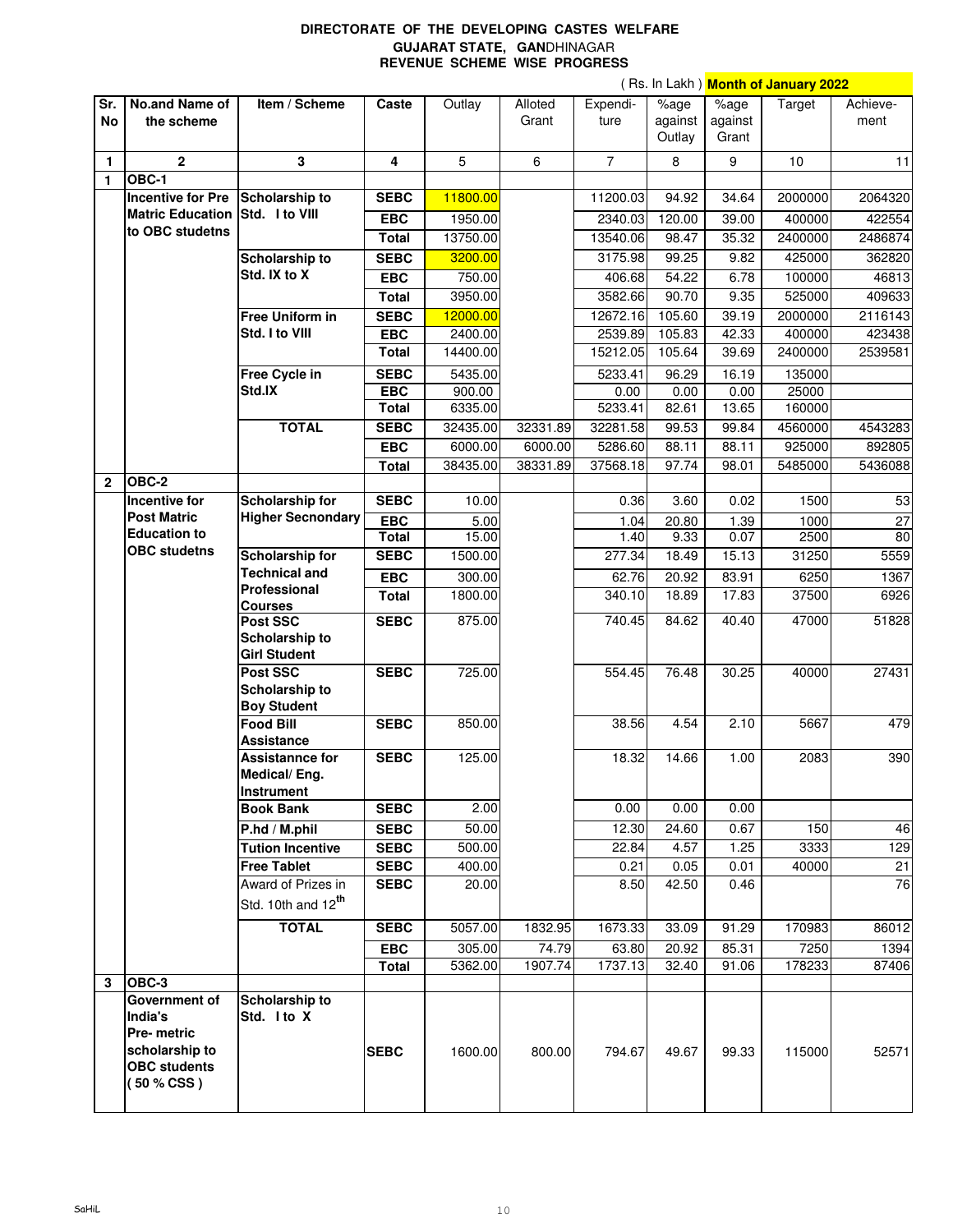|                  |                                                                                                                                                   |                                                                                                                                     |                             |                |                  |                  |                           |                                  | (Rs. In Lakh) Month of January 2022 |                  |
|------------------|---------------------------------------------------------------------------------------------------------------------------------------------------|-------------------------------------------------------------------------------------------------------------------------------------|-----------------------------|----------------|------------------|------------------|---------------------------|----------------------------------|-------------------------------------|------------------|
| Sr.<br><b>No</b> | No.and Name of<br>the scheme                                                                                                                      | Item / Scheme                                                                                                                       | Caste                       | Outlay         | Alloted<br>Grant | Expendi-<br>ture | %age<br>against<br>Outlay | $\sqrt%$ age<br>against<br>Grant | Target                              | Achieve-<br>ment |
| $\mathbf{1}$     | $\overline{2}$                                                                                                                                    | 3                                                                                                                                   | 4                           | 5              | 6                | $\overline{7}$   | 8                         | 9                                | 10                                  | 11               |
| 4                | $OBC-4$                                                                                                                                           |                                                                                                                                     |                             |                |                  |                  |                           |                                  |                                     |                  |
|                  | Government of<br>India's<br>Post- metric<br><b>Scholarship to</b><br><b>OBCstudents</b><br>(100 % CSS)                                            | Post- metric<br>Scholarship to<br><b>OBCstudents</b><br>(100 % CSS)                                                                 | <b>SEBC</b>                 | 8500.00        | 5656.79          | 5357.85          | 63.03                     | 94.72                            | 220000                              | 156293           |
| 5                | <b>Dr.Ambedkar</b><br><b>Post-metric</b><br>Scholarship to<br><b>Student Belong</b><br>to Ecomonically<br><b>Backward</b><br><b>Classes EBCs)</b> | Post-metric<br>Scholarship to<br><b>Student Belong to</b><br><b>Ecomonically</b><br><b>Backward Classes</b><br>EBCs)<br>(100 % CSS) | <b>EBC</b>                  | 900.00         | 900.00           | 871.50           | 96.83                     | 96.83                            | 20000                               | 24193            |
| 6                | OBC-5                                                                                                                                             |                                                                                                                                     |                             |                |                  |                  |                           |                                  |                                     |                  |
|                  | <b>Grant In Aid to</b><br><b>Voluntary</b>                                                                                                        | <b>GIA Hostel</b>                                                                                                                   | <b>SEBC</b>                 | 7700.00        |                  | 3938.56          | 51.15                     | 36.94                            | 768<br>Hostel                       | 739              |
|                  | Organization<br>(NGO) for<br><b>Hostel and</b>                                                                                                    | <b>Boys GIA Hostel</b><br><b>Building</b><br><b>Construction</b>                                                                    | <b>SEBC</b>                 | 8.00           |                  | 0.00             | 0.00                      | 0.00                             |                                     |                  |
|                  | <b>Ashram Shala</b>                                                                                                                               | <b>Girls GIA Hostel</b><br><b>Building</b><br><b>Construction</b>                                                                   | <b>SEBC</b>                 | 4.00           |                  | 0.00             | 0.00                      | 0.00                             |                                     |                  |
|                  |                                                                                                                                                   | <b>GIA Ashram Shala</b>                                                                                                             | <b>SEBC</b>                 | 8450.00        |                  | 5294.23          | 62.65                     | 49.65                            | 171 A.S                             | 171              |
|                  |                                                                                                                                                   |                                                                                                                                     | Total                       | 16162.00       | 10662.47         | 9232.79          | 57.13                     | 86.59                            | 939                                 | 910              |
| $\overline{7}$   | OBC-6                                                                                                                                             |                                                                                                                                     |                             |                |                  |                  |                           |                                  |                                     |                  |
|                  | Residential                                                                                                                                       | <b>Govt. Hostel</b>                                                                                                                 | <b>SEBC</b>                 | 1500.00        |                  | 723.46           | 48.23                     | 19.81                            | 68 Hostel                           | 62               |
|                  | facilities in Govt.                                                                                                                               | <b>Samras Hostel</b>                                                                                                                | <b>SEBC</b>                 | 2665.00        |                  | 1100.00          | 41.28                     | 30.12                            |                                     |                  |
|                  | hostels and<br>Nivasi Shala                                                                                                                       | <b>Residential</b><br><b>Schools</b>                                                                                                | <b>SEBC</b>                 | 3874.58        |                  | 1465.24          | 37.82                     | 40.13                            | 28 R.S                              | 27               |
|                  |                                                                                                                                                   | <b>Residential</b><br>Schools for<br><b>Agariya Students</b>                                                                        | <b>SEBC</b>                 | 675.00         |                  | 254.44           | 37.69                     | 6.97                             | 5 R.S                               | 5                |
|                  |                                                                                                                                                   |                                                                                                                                     | <b>Total</b>                | 8714.58        | 3651.68          | 3543.14          | 40.66                     | 97.03                            | 101                                 | 94               |
| 8                | $OBC-7$<br>Financial                                                                                                                              | <b>Manav Garima</b>                                                                                                                 | <b>SEBC</b>                 | 2500.00        |                  | 875.00           | 35.00                     | 94.52                            | 21000                               |                  |
|                  | <b>Assistance for</b><br><b>Self Employment</b>                                                                                                   |                                                                                                                                     | <b>EBC</b>                  | 160.00         |                  | 56.00            | 35.00                     | 99.61                            | 1700                                |                  |
|                  |                                                                                                                                                   |                                                                                                                                     | <b>Total</b>                | 2660.00        |                  | 931.00           | 35.00                     | 94.81                            | 22700                               |                  |
|                  |                                                                                                                                                   | <b>Bankable</b>                                                                                                                     | <b>SEBC</b>                 | 300.00         |                  | 44.22            | 14.74                     | 4.78                             | 3000                                | 442              |
|                  |                                                                                                                                                   |                                                                                                                                     | <b>EBC</b>                  | 5.00<br>305.00 |                  | 0.09<br>44.31    | 1.80<br>14.53             | 0.16<br>4.51                     | 167<br>3167                         | 3<br>445         |
|                  |                                                                                                                                                   | Haritage Artisans                                                                                                                   | <b>Total</b><br><b>SEBC</b> | 10.00          |                  |                  |                           | 0.00                             | 200                                 |                  |
|                  |                                                                                                                                                   |                                                                                                                                     | <b>SEBC</b>                 | 2810.00        | 925.75           | 919.22           | 32.71                     | 99.29                            | 24200                               | 442              |
|                  |                                                                                                                                                   | <b>TOTAL</b>                                                                                                                        | <b>EBC</b>                  | 165.00         | 56.22            | 56.09            | 33.99                     | $\overline{99.77}$               | 1867                                | 3                |
|                  |                                                                                                                                                   |                                                                                                                                     | <b>Total</b>                | 2975.00        | 981.97           | 975.31           | 32.78                     | 99.32                            | 26067                               | 445              |
| 9                | OBC-8                                                                                                                                             |                                                                                                                                     |                             |                |                  |                  |                           |                                  |                                     |                  |
|                  | Financial<br><b>Assistance for</b>                                                                                                                | <b>Assistannce to</b><br>Peot/Author                                                                                                | <b>SEBC</b>                 | 2.00           |                  | 0.00             | 0.00                      | 0.00                             | 20                                  |                  |
|                  | Economic<br><b>Development</b>                                                                                                                    | <b>Assistance to Law</b><br>Medical                                                                                                 | <b>SEBC</b>                 | 2.00           |                  |                  | 0.00                      | 0.00                             |                                     |                  |
|                  |                                                                                                                                                   | <b>F.A to Small</b><br><b>Entreprenures</b>                                                                                         | <b>SEBC</b>                 | 0.30           |                  | 0.00             | 0.00                      | 0.00                             | $\overline{2}$                      |                  |
|                  |                                                                                                                                                   |                                                                                                                                     | <b>Total</b>                | 4.30           | 0.00             |                  | 0.00                      | 0.00                             | $\overline{22}$                     |                  |

 $\overline{\phantom{0}}$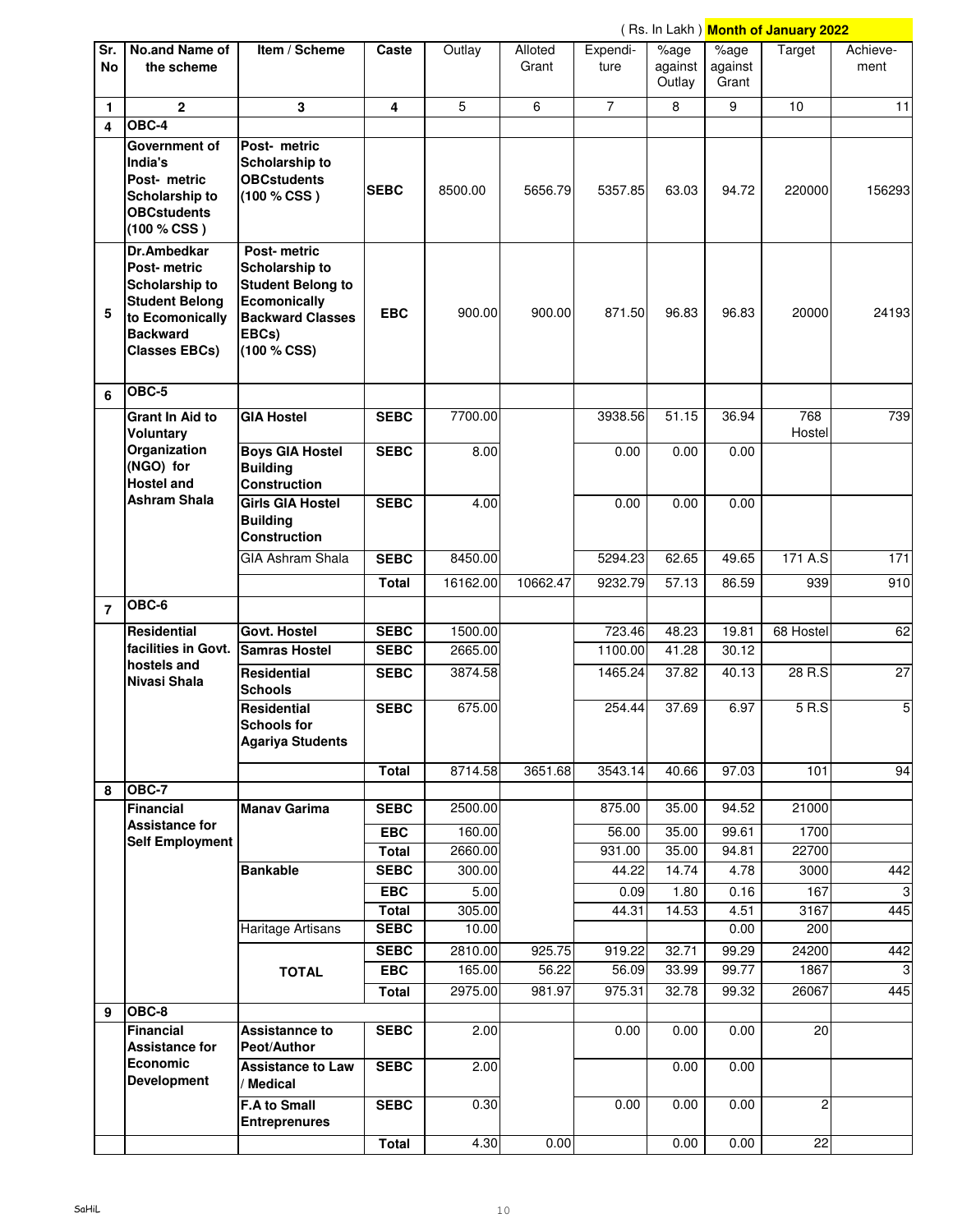|                  |                                                                                    |                                                                                                   |              |         |                  |                  |                           |                          | (Rs. In Lakh) Month of January 2022 |                  |
|------------------|------------------------------------------------------------------------------------|---------------------------------------------------------------------------------------------------|--------------|---------|------------------|------------------|---------------------------|--------------------------|-------------------------------------|------------------|
| Sr.<br><b>No</b> | <b>No.and Name of</b><br>the scheme                                                | Item / Scheme                                                                                     | Caste        | Outlay  | Alloted<br>Grant | Expendi-<br>ture | %age<br>against<br>Outlay | %age<br>against<br>Grant | Target                              | Achieve-<br>ment |
| 1                | $\overline{2}$                                                                     | 3                                                                                                 | 4            | 5       | 6                | $\overline{7}$   | 8                         | 9                        | 10                                  | 11               |
| 10               | OBC-9                                                                              |                                                                                                   |              |         |                  |                  |                           |                          |                                     |                  |
|                  | Training for Skill   Pre Examination<br><b>Development</b>                         | <b>Trainin Centre</b><br>(Including GPSC<br><b>COACHING</b><br><b>CLASSESS class</b><br>I,II & II | <b>SEBC</b>  | 400.00  |                  | 6.24             | 1.56                      | 14.60                    | 2000                                | $\mathbf{1}$     |
|                  |                                                                                    | <b>Tailoring Training</b><br>Centre                                                               | <b>SEBC</b>  | 58.16   |                  | 34.39            | 59.13                     | 80.48                    | 9 Centre                            | $\boldsymbol{9}$ |
|                  |                                                                                    | <b>Computer Training</b><br>to O.B.C Students                                                     | <b>SEBC</b>  | 5.00    |                  | 0.00             | 0.00                      | 0.00                     |                                     |                  |
|                  |                                                                                    | Stipend to IAS /<br><b>IPS</b>                                                                    | <b>SEBC</b>  | 10.00   |                  | 0.00             | 0.00                      | 0.00                     |                                     |                  |
|                  |                                                                                    | <b>Training to Air</b><br><b>Hostess</b>                                                          | <b>SEBC</b>  | 2.00    |                  | 0.00             | 0.00                      | 0.00                     |                                     |                  |
|                  |                                                                                    | <b>Training to</b><br>Gujcat, Neet,<br><b>JEE,PMT</b>                                             | <b>SEBC</b>  | 550.00  |                  | 0.20             | 0.04                      | 0.47                     | 2750                                | $\mathbf{1}$     |
|                  |                                                                                    | <b>Training to Nift,</b><br>NLU, Cept                                                             | <b>SEBC</b>  | 10.00   |                  | 0.00             | 0.00                      | 0.00                     | 50                                  |                  |
|                  |                                                                                    |                                                                                                   | <b>Total</b> | 1035.16 | 42.73            | 40.83            | 3.94                      | 95.55                    | 4809                                | $\overline{11}$  |
|                  | 11 OBC-10<br>Gujarat<br><b>Backward Class</b><br><b>Development</b><br>Corporation | Administrative<br>Grant                                                                           | <b>SEBC</b>  | 185.00  |                  |                  | 0.00                      | 0.00                     |                                     |                  |
|                  | 12 OBC-11                                                                          |                                                                                                   |              |         |                  |                  |                           |                          |                                     |                  |
|                  | <b>Gujarat Gopalak</b><br><b>Development</b><br>Corporation                        | Administrative<br>Grant                                                                           | <b>SEBC</b>  | 125.00  | 39.06            | 39.06            | 31.25                     | 100.00                   |                                     |                  |
|                  | 13 OBC-12<br><b>Gujarat Thakore</b><br>& Koli<br>Devevelpoment<br>Corporation      | Administrative<br>Grant                                                                           | <b>SEBC</b>  | 110.00  | 34.38            | 34.38            | 31.25                     | 100.00                   |                                     |                  |
|                  | 14 OBC-13                                                                          |                                                                                                   |              |         |                  |                  |                           |                          |                                     |                  |
|                  | <b>Madical</b>                                                                     | <b>Medical Aid</b>                                                                                | <b>SEBC</b>  | 1100.00 | 825.00           | 825.00           | 75.00                     | 100.00                   |                                     | 18988            |
|                  | <b>Assistance for</b><br><b>Poor Patients</b>                                      |                                                                                                   | <b>EBC</b>   | 600.00  | 450.00           | 450.00           | 75.00                     | 100.00                   |                                     | 13668            |
|                  | 15 OBC-14                                                                          |                                                                                                   | <b>Total</b> | 1700.00 | 1275.00          | 1275.00          | 75.00                     | 100.00                   | 0                                   | 32656            |
|                  | <b>Pandit Dindayal</b>                                                             | <b>Housing Subsidy</b>                                                                            | <b>SEBC</b>  | 8200.00 | 8123.50          | 8029.71          | 97.92                     | 98.85                    | 9000                                | 10421            |
|                  | <b>Upadhyay Awas</b>                                                               |                                                                                                   | <b>EBC</b>   | 800.00  | 757.98           | 718.88           | 89.86                     | 94.84                    | 1000                                | 1070             |
|                  | Yojana                                                                             |                                                                                                   | <b>Total</b> | 9000.00 | 8881.48          | 8748.59          | 97.21                     | 98.50                    | 10000                               | 11491            |
|                  | 16 OBC-15                                                                          |                                                                                                   |              |         |                  |                  |                           |                          |                                     |                  |
|                  | Special Plan for<br>the Identified by<br><b>SEBC</b> in Identify<br><b>Taluka</b>  | <b>Khas Plan</b><br><b>Scheme</b>                                                                 | <b>SEBC</b>  | 405.00  | 405.00           | 390.00           | 96.30                     | 96.30                    | 135                                 | 130              |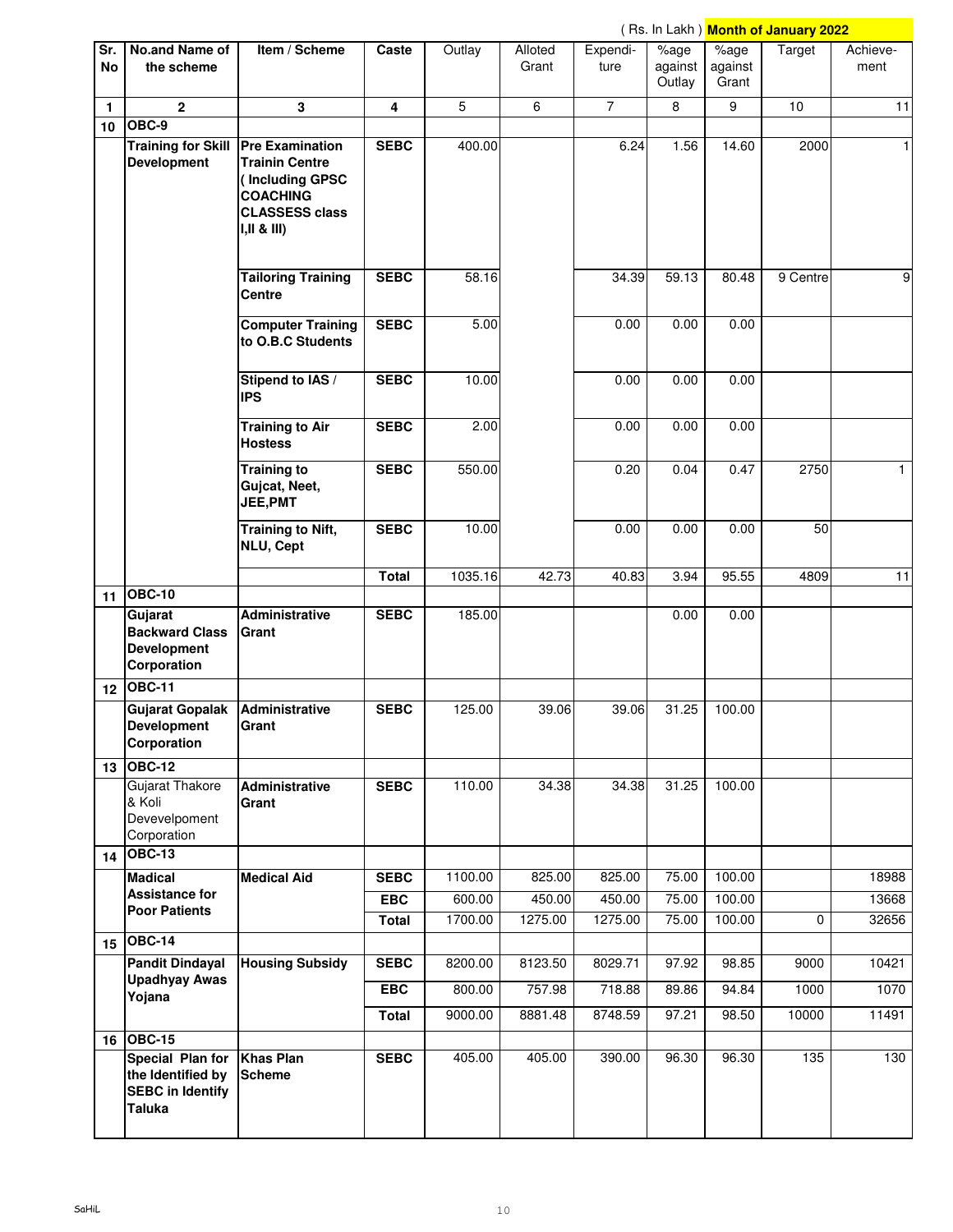|                  |                                            |                                                                                     |                           |                   |                   |                   |                                   |                 | (Rs. In Lakh) Month of January 2022 |                  |
|------------------|--------------------------------------------|-------------------------------------------------------------------------------------|---------------------------|-------------------|-------------------|-------------------|-----------------------------------|-----------------|-------------------------------------|------------------|
| Sr.<br><b>No</b> | <b>No.and Name of</b><br>the scheme        | Item / Scheme                                                                       | Caste                     | Outlay            | Alloted<br>Grant  | Expendi-<br>ture  | $\sqrt[6]{\text{age}}$<br>against | %age<br>against | Target                              | Achieve-<br>ment |
|                  |                                            |                                                                                     |                           |                   |                   |                   | Outlay                            | Grant           |                                     |                  |
| 1<br>17          | $\overline{2}$<br><b>OBC-16</b>            | $\overline{\mathbf{3}}$                                                             | 4                         | 5                 | 6                 | $\overline{7}$    | 8                                 | 9               | 10                                  | 11               |
|                  | Financial                                  | <b>Mameru Scheme</b>                                                                | <b>SEBC</b>               | 2400.00           |                   | 1907.05           | 79.46                             | 94.56           | 20000                               | 17949            |
|                  | <b>Assistance for</b>                      |                                                                                     |                           |                   |                   |                   |                                   |                 |                                     |                  |
|                  | <b>Social</b>                              |                                                                                     | <b>EBC</b>                | 600.00            |                   | 570.32            | 95.05                             | 92.79           | 5000                                | 5497             |
|                  | Intregration and<br><b>Development</b>     |                                                                                     | <b>Total</b>              | 3000.00           |                   | 2477.37           | 82.58                             | 94.14           | 0                                   | 23446            |
|                  |                                            | Samuh Lagn                                                                          | <b>SEBC</b>               | 600.00            |                   | 61.53             | 10.26                             | 3.05            | 0                                   | 465              |
|                  |                                            | Yojana                                                                              | <b>EBC</b>                | 100.00            |                   | 31.64             | 31.64                             | 5.15            | 0                                   | 253              |
|                  |                                            |                                                                                     | <b>Total</b>              | 700.00            |                   | 93.17             | 13.31                             | 3.54            | 0                                   | 718              |
|                  |                                            | Social Education<br>Camp                                                            | <b>SEBC</b>               | 15.00             |                   | 1.35              | 9.00                              | 0.07            | 100                                 | 9                |
|                  |                                            | Ravishanker<br>Maharaj Award                                                        | <b>SEBC</b>               | 1.00              |                   | 0.00              | 0.00                              | 0.00            | 0                                   | 0                |
|                  |                                            | Nalanda Award                                                                       | <b>SEBC</b>               | 1.00              |                   | 0.00              | 0.00                              | 0.00            | 0                                   | $\Omega$         |
|                  |                                            |                                                                                     | <b>SEBC</b><br><b>EBC</b> | 3017.00<br>700.00 | 2016.85<br>614.62 | 1969.93<br>601.96 | 65.29<br>85.99                    | 97.67<br>97.94  | 20100<br>5000                       | 18423<br>5750    |
|                  |                                            | <b>TOTAL</b>                                                                        | <b>Total</b>              | 3717.00           | 2631.47           | 2571.89           | 69.19                             | 97.74           | 25100                               | 24173            |
|                  | 18 OBC-18                                  |                                                                                     |                           |                   |                   |                   |                                   |                 |                                     |                  |
|                  | Strengthening of Prachark                  |                                                                                     | <b>SEBC</b>               | 3.00              |                   | 1.10              | 36.67                             | 0.07            | $\mathbf 0$                         | 5                |
|                  | <b>Administrative</b>                      | <b>Establishment</b>                                                                | <b>SEBC</b>               | 2314.28           |                   | 1583.84           | 68.44                             | 93.87           | 0                                   | 260              |
|                  | <b>Machinery at All</b><br>Level           | <b>Expenditure</b>                                                                  |                           |                   |                   |                   |                                   |                 |                                     |                  |
|                  |                                            | Information,<br><b>Education &amp;</b><br>Communication                             | <b>SEBC</b>               | 400.00            |                   | 0.00              | 0.00                              | 0.00            | $\mathbf 0$                         | $\Omega$         |
|                  |                                            |                                                                                     | <b>Total</b>              | 2717.28           | 1687.33           | 1584.94           | 58.33                             | 93.93           | $\mathbf 0$                         | 265              |
| 19               | $2251$<br>Information<br><b>Technology</b> | $\mathsf{I}$                                                                        | <b>SEBC</b>               | 150.00            | 0.00              | 0.00              | 0.00                              | 0.00            | 0                                   | 0                |
|                  |                                            |                                                                                     | <b>SEBC</b>               | 92177.32          | 69035.38          | 66716.43          | 72.38                             | 96.64           | 5125289                             | 4887843          |
|                  |                                            |                                                                                     | <b>EBC</b>                | 9470.00           | 8853.61           | 8048.83           | 84.99                             | 90.91           | 960117                              | 938883           |
|                  |                                            | <b>GRAND TOTAL OBC</b>                                                              | Total                     | 101647.32         | 77888.99          | 74765.25          | 73.55                             | 95.99           | 6085406                             | 5826726          |
|                  |                                            |                                                                                     | IT.                       | 150.00            | 0.00              | 0.00              | 0.00                              | 0.00            | 0                                   | 0                |
|                  |                                            |                                                                                     | <b>Total</b>              | 101797.32         | 77888.99          | 74765.25          | 73.45                             | 95.99           | 6085406                             | 5826726          |
|                  |                                            | <b>WELFARE OF NOMADIC &amp; DENOTIFIED TRIBES</b>                                   |                           |                   |                   |                   |                                   |                 |                                     |                  |
| $\mathbf{1}$     | DNT-1                                      |                                                                                     |                           |                   |                   |                   |                                   |                 |                                     |                  |
|                  | <b>Incentives for</b><br><b>Pre-Metric</b> | Scholarship to<br>Std.I to VIII                                                     | <b>NT-DNT</b>             | 2475.00           |                   | 2562.33           | 103.53                            | 47.23           | 475000                              | 469401           |
|                  | <b>Education</b>                           | Scholarship to<br>Std.IX to X                                                       | <b>NT-DNT</b>             | 125.00            |                   | 0.22              | 0.18                              | 0.00            | 25000                               | 39               |
|                  |                                            | Free Uniform in<br>Std. I to VIII                                                   | NT-DNT                    | 2800.00           |                   | 2810.56           | 100.38                            | 51.80           | 475000                              | 469380           |
|                  |                                            | <b>Talent Pool</b><br><b>Scheme</b>                                                 | NT-DNT                    | 50.00             |                   | 20.00             | 40.00                             | 0.37            | 125                                 | 78               |
|                  |                                            | <b>Opportunity Cost</b><br>to Boys and Girls<br><b>Students in</b><br>Std. I to vil | NT-DNT                    | 0.25              |                   | 0.00              | 0.00                              | 0.00            | 10                                  |                  |
|                  |                                            |                                                                                     | <b>Total NT-DNT</b>       | 5450.25           | 5425.71           | 5393.11           | 98.95                             | 99.40           | 975125                              | 938898           |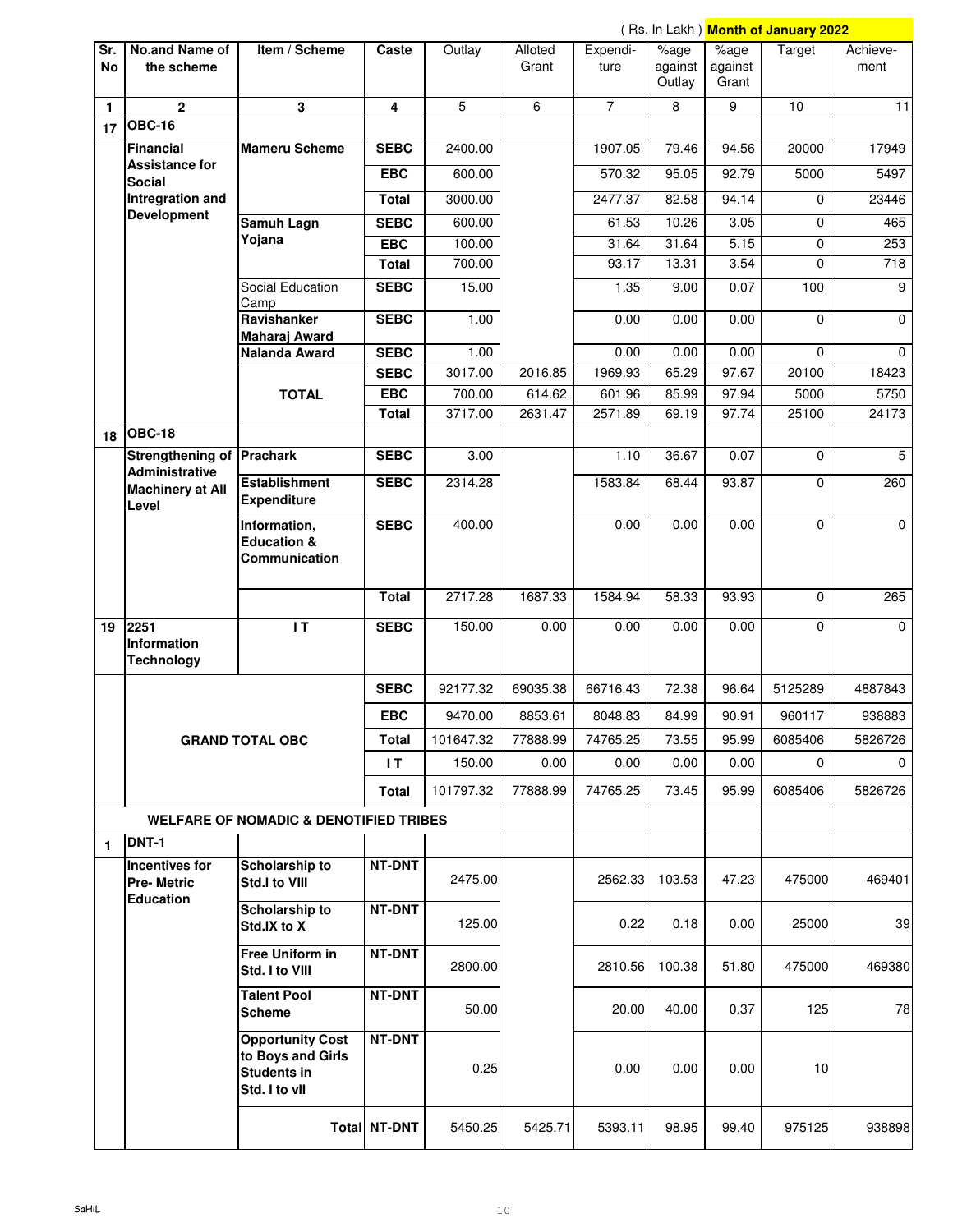|                  |                                                                               |                                                                                  |                                              |          |                  |                  |                           |                          | (Rs. In Lakh) <mark>Month of January 2022</mark> |                  |
|------------------|-------------------------------------------------------------------------------|----------------------------------------------------------------------------------|----------------------------------------------|----------|------------------|------------------|---------------------------|--------------------------|--------------------------------------------------|------------------|
| Sr.<br><b>No</b> | No.and Name of<br>the scheme                                                  | Item / Scheme                                                                    | Caste                                        | Outlay   | Alloted<br>Grant | Expendi-<br>ture | %age<br>against<br>Outlay | %age<br>against<br>Grant | Target                                           | Achieve-<br>ment |
| $\mathbf{1}$     | $\mathbf{2}$                                                                  | 3                                                                                | 4                                            | 5        | 6                | $\overline{7}$   | 8                         | 9                        | 10 <sup>10</sup>                                 | 11               |
| $\mathbf{2}$     | <b>DNT-2</b><br>Incentives for<br><b>Post Matric</b><br><b>Education</b>      | Scholarship for<br><b>Technical and</b><br><b>Professional</b><br><b>Courses</b> | NT-DNT                                       | 85.00    |                  | 23.57            | 27.73                     | 2.38                     | 1771                                             | 492              |
|                  |                                                                               | Post SSC<br>Scholarship to<br><b>Girl Student</b>                                | <b>NT-DNT</b>                                | 40.00    |                  | 20.71            | 51.78                     | 2.09                     | 3000                                             | 1602             |
|                  |                                                                               | Post SSC<br>Scholarship to<br><b>Boy Student</b>                                 | NT-DNT                                       | 50.00    |                  | 26.30            | 52.60                     | 2.65                     | 3230                                             | 1290             |
|                  |                                                                               | <b>Book Bank</b>                                                                 | NT-DNT                                       | 0.25     |                  | 0.00             | 0.00                      | 0.00                     |                                                  |                  |
|                  |                                                                               | <b>Scholarship in Self</b><br><b>Finance Colleges</b>                            | NT-DNT                                       | 1450.00  |                  | 818.86           | 56.47                     | 82.64                    | 4500                                             | 2282             |
|                  |                                                                               | <b>Food Bill</b><br><b>Assistance</b>                                            | <b>NT-DNT</b><br><b>New</b><br><b>Scheme</b> | 30.00    |                  |                  |                           | 0.00                     | 200                                              |                  |
|                  |                                                                               | Total                                                                            | <b>NT-DNT</b>                                | 1655.25  | 990.85           | 889.44           | 53.73                     | 89.77                    | 12701                                            | 5666             |
| 3                | <b>DNT-3</b>                                                                  |                                                                                  |                                              |          |                  |                  |                           |                          |                                                  |                  |
|                  | <b>Grant In Aid to</b>                                                        | <b>GIA Hostel</b>                                                                | NT-DNT                                       | 10.00    |                  | 5.19             | 51.90                     | 1.07                     | 4 Hostel                                         | ω                |
|                  | voluntary<br>organization<br>(NGO) for<br><b>Hostel and</b>                   | <b>Boys GIA Hostel</b><br><b>Building</b><br><b>Construction</b>                 | NT-DNT                                       | 0.25     |                  | 0.00             | 0.00                      | 0.00                     |                                                  |                  |
|                  | <b>Ashram Shala</b>                                                           | <b>GIA Ashrma Shala</b>                                                          | <b>NT-DNT</b>                                | 685.00   |                  | 421.53           | 61.54                     | 86.59                    | 16 A.S                                           | 16               |
|                  |                                                                               | <b>Total</b>                                                                     | <b>NT-DNT</b>                                | 695.25   | 486.80           | 426.72           | 61.38                     | 87.66                    | 21                                               | 19               |
| 4                | DNT-4                                                                         |                                                                                  |                                              |          |                  |                  |                           |                          |                                                  |                  |
|                  | Financial<br>assistance for                                                   | <b>Manav Garima</b>                                                              | <b>NT-DNT</b>                                | 100.00   |                  | 35.00            | 35.00                     | 0.00                     | 1000                                             |                  |
|                  | <b>Self</b><br><b>Employment</b>                                              | <b>Assistance to Law</b><br>/ Medical                                            | <b>NT-DNT</b><br>NT-DNT                      | 0.30     |                  | 0.05             | 16.67                     | 0.00                     |                                                  |                  |
|                  | DNT-5                                                                         | <b>Total</b>                                                                     |                                              | 100.30   | 35.05            | 35.05            | 34.95                     | 100.00                   | 1000                                             |                  |
| 5                | <b>Training for Skill</b><br>Development                                      | <b>Tailoring Training</b><br>Centre                                              | <b>NT-DNT</b>                                | 1.89     |                  | 0.00             | 0.00                      | 0.00                     |                                                  |                  |
| 6                | DNT-6                                                                         |                                                                                  |                                              |          |                  |                  |                           |                          |                                                  |                  |
|                  | <b>Medical</b><br><b>Assistance for</b><br><b>Poor Patients</b>               | <b>Medical Aid</b>                                                               | <b>NT-DNT</b>                                | 75.00    | 56.25            | 56.25            | 75.00                     | 100.00                   |                                                  | 324              |
| $\overline{7}$   | <b>DNT-7</b>                                                                  |                                                                                  |                                              |          |                  |                  |                           |                          |                                                  |                  |
|                  | <b>Pandit Dindayal</b><br><b>Upadhyay Awas</b><br>Yojana                      | <b>Housing Subsidy</b>                                                           | NT-DNT                                       | 1400.00  | 1369.95          | 1335.20          | 95.37                     | 97.46                    | 2000                                             | 1606             |
| 8                | DNT-8                                                                         |                                                                                  |                                              |          |                  |                  |                           |                          |                                                  |                  |
|                  | Gujarat Nomadic<br>& De notofied<br><b>Tribe Devlopment</b><br>Corporation    | Administrative<br>Grant                                                          | <b>NT-DNT</b>                                | 80.00    | 25.00            | 25.00            | 31.25                     | 100.00                   |                                                  |                  |
| 9                | (22) DNT                                                                      |                                                                                  |                                              |          |                  |                  |                           |                          |                                                  |                  |
|                  | Dr.Ambedkar Pre-<br>Metric and Post -<br>Metric for DNTs<br>$(25 + 75 %$ CSS) | <b>Dr.Ambedkar Pre-</b><br><b>Metric and Post -</b><br><b>Metric</b>             | <b>NT-DNT</b>                                | 1000.00  | 86.87            | 85.80            | 8.58                      | 98.77                    | 57000                                            | 5406             |
|                  |                                                                               | <b>GRAND TOTAL DNT</b>                                                           | <b>NT-DNT</b>                                | 10457.94 | 8476.48          | 8246.57          | 78.85                     | 97.29                    | 1047847                                          | 951919           |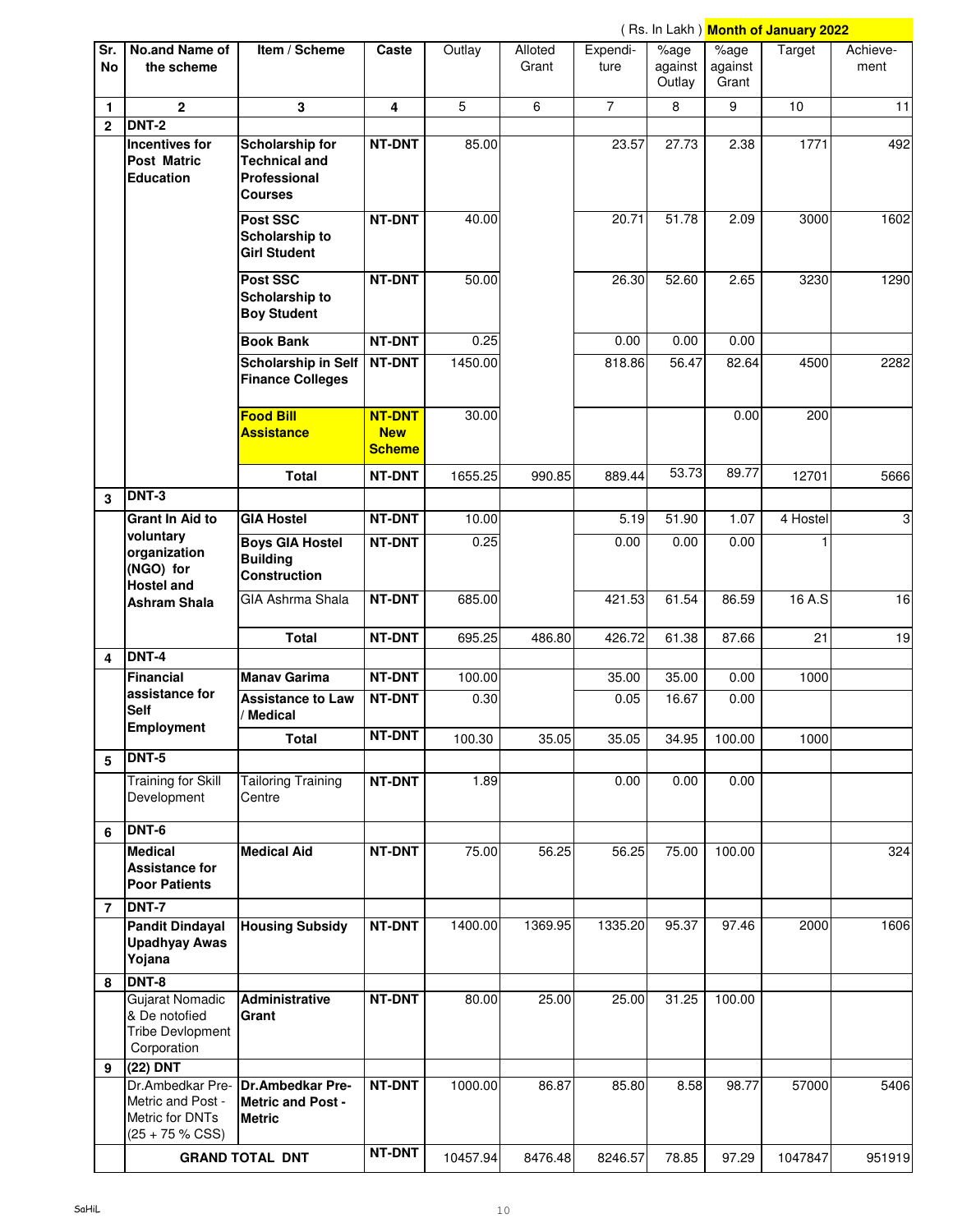|                  |                                                                                                        |                                                                                  |             |         |                  |                  |                           |                          | ( Rs. In Lakh ) <b>Month of January 2022</b> |                  |
|------------------|--------------------------------------------------------------------------------------------------------|----------------------------------------------------------------------------------|-------------|---------|------------------|------------------|---------------------------|--------------------------|----------------------------------------------|------------------|
| Sr.<br><b>No</b> | No.and Name of<br>the scheme                                                                           | Item / Scheme                                                                    | Caste       | Outlay  | Alloted<br>Grant | Expendi-<br>ture | %age<br>against<br>Outlay | %age<br>against<br>Grant | Target                                       | Achieve-<br>ment |
| 1                | $\overline{2}$                                                                                         | 3                                                                                | 4           | 5       | 6                | $\overline{7}$   | 8                         | 9                        | 10                                           | 11               |
|                  |                                                                                                        | <b>WELFARE OF MINORITIES</b>                                                     |             |         |                  |                  |                           |                          |                                              |                  |
| 1                | MNT-1                                                                                                  |                                                                                  |             |         |                  |                  |                           |                          |                                              |                  |
|                  | <b>Incentives for</b><br><b>Pre-Metric</b>                                                             | Scholarship to<br>Std.I to VIII                                                  | <b>MINO</b> | 2150.00 |                  | 1823.10          | 84.80                     | 43.86                    | 375000                                       | 325593           |
|                  | <b>Education</b>                                                                                       | Scholarship to<br>Std.IX to X                                                    | <b>MINO</b> | 250.00  |                  | 258.69           | 103.48                    | 6.22                     | 50000                                        | 29623            |
|                  |                                                                                                        | <b>Free Uniform in</b><br>Std. I to VIII                                         | <b>MINO</b> | 2300.00 |                  | 1931.41          | 83.97                     | 46.47                    | 375000                                       | 325525           |
|                  |                                                                                                        | <b>Total</b>                                                                     | <b>MINO</b> | 4700.00 | 4156.34          | 4013.20          | 85.39                     | 96.56                    | 800000                                       | 680741           |
| $\mathbf{2}$     | MNT-2                                                                                                  |                                                                                  |             |         |                  |                  |                           |                          |                                              |                  |
|                  | Incentives for<br><b>Post Matric</b><br><b>Education</b>                                               | Scholarship for<br><b>Higher Secnondary</b>                                      | <b>MINO</b> | 2.00    |                  | 0.20             | 10.00                     | 1.16                     | 444                                          | 5                |
|                  |                                                                                                        | <b>Scholarship for</b><br><b>Technical and</b><br>Professional<br><b>Courses</b> | <b>MINO</b> | 50.00   |                  | 11.25            | 22.50                     | 65.10                    | 1042                                         | 233              |
|                  |                                                                                                        | <b>Total</b>                                                                     | <b>MINO</b> | 52.00   | 17.28            | 11.45            | 22.02                     | 66.26                    | 1486                                         | 238              |
| 3                | $MNT-3$                                                                                                |                                                                                  |             |         |                  |                  |                           |                          |                                              |                  |
|                  | Govt. of India's<br><b>Pre-metric</b><br>scholarship for<br><b>Minority</b><br><b>Students</b>         | Administrative<br><b>Expenditure</b><br>$(100\% \, \text{CSS})$                  | <b>MINO</b> | 15.00   | 7.50             | 7.08             | 47.20                     | 94.40                    |                                              |                  |
| 4                | MNT-4                                                                                                  |                                                                                  |             |         |                  |                  |                           |                          |                                              |                  |
|                  | <b>Govt. of India's</b><br><b>Post-metric</b><br>Scholarship for<br><b>Minority</b><br><b>Students</b> | <b>Administrative</b><br><b>Expenditure</b><br>(100% CSS)                        | <b>MINO</b> | 15.00   |                  |                  | 0.00                      | 0.00                     |                                              |                  |
| 5                | MNT-5                                                                                                  |                                                                                  |             |         |                  |                  |                           |                          |                                              |                  |
|                  | Merit Cum Means<br>Scholarship for<br>Professional and<br>Technical<br>Courses for<br>Minority         | Administrative<br>Expenditure<br>(100% CSS)                                      | <b>MINO</b> | 10.00   |                  |                  | 0.00                      | 0.00                     |                                              |                  |
| 6                | MNT-6                                                                                                  |                                                                                  |             |         |                  |                  |                           |                          |                                              |                  |
|                  | Grant In Aid to<br>voluntary<br>Organisation<br>(NGO) for Hostel                                       | <b>GIA Hostel</b>                                                                | <b>MINO</b> | 2.00    |                  |                  | 0.00                      | 0.00                     |                                              |                  |
| $\overline{7}$   | MNT-7                                                                                                  |                                                                                  |             |         |                  |                  |                           |                          |                                              |                  |
|                  | Financia<br><b>Assistance for</b>                                                                      | <b>Manav Garima</b>                                                              | <b>MINO</b> | 95.00   |                  | 35.00            | 36.84                     | 99.83                    | 1000                                         |                  |
|                  | <b>Self</b>                                                                                            | <b>Bankable</b>                                                                  | <b>MINO</b> | 5.00    |                  | 0.03             | 0.60                      | 0.09                     | 167                                          | $\mathbf{1}$     |
|                  | Employment                                                                                             | Milk Cattle Scheme                                                               | <b>MINO</b> | 1.50    |                  | 0.00             | 0.00                      | 0.00                     |                                              |                  |
|                  |                                                                                                        | Training to O.B.C<br><b>Artisans</b>                                             | <b>MINO</b> | 1.00    |                  | 0.00             | 0.00                      | 0.00                     |                                              |                  |
|                  |                                                                                                        | <b>Total</b>                                                                     | <b>MINO</b> | 102.50  | 35.06            | 35.03            | 34.18                     | 99.91                    | 1167                                         | 1                |
| 8                | MNT-8<br><b>Training for Skill</b><br><b>Development</b>                                               | <b>Tailoring Training</b><br>Centre                                              | <b>MINO</b> | 1.00    |                  | 0.00             | 0.00                      | 0.00                     |                                              |                  |
|                  |                                                                                                        |                                                                                  |             |         |                  |                  |                           |                          |                                              |                  |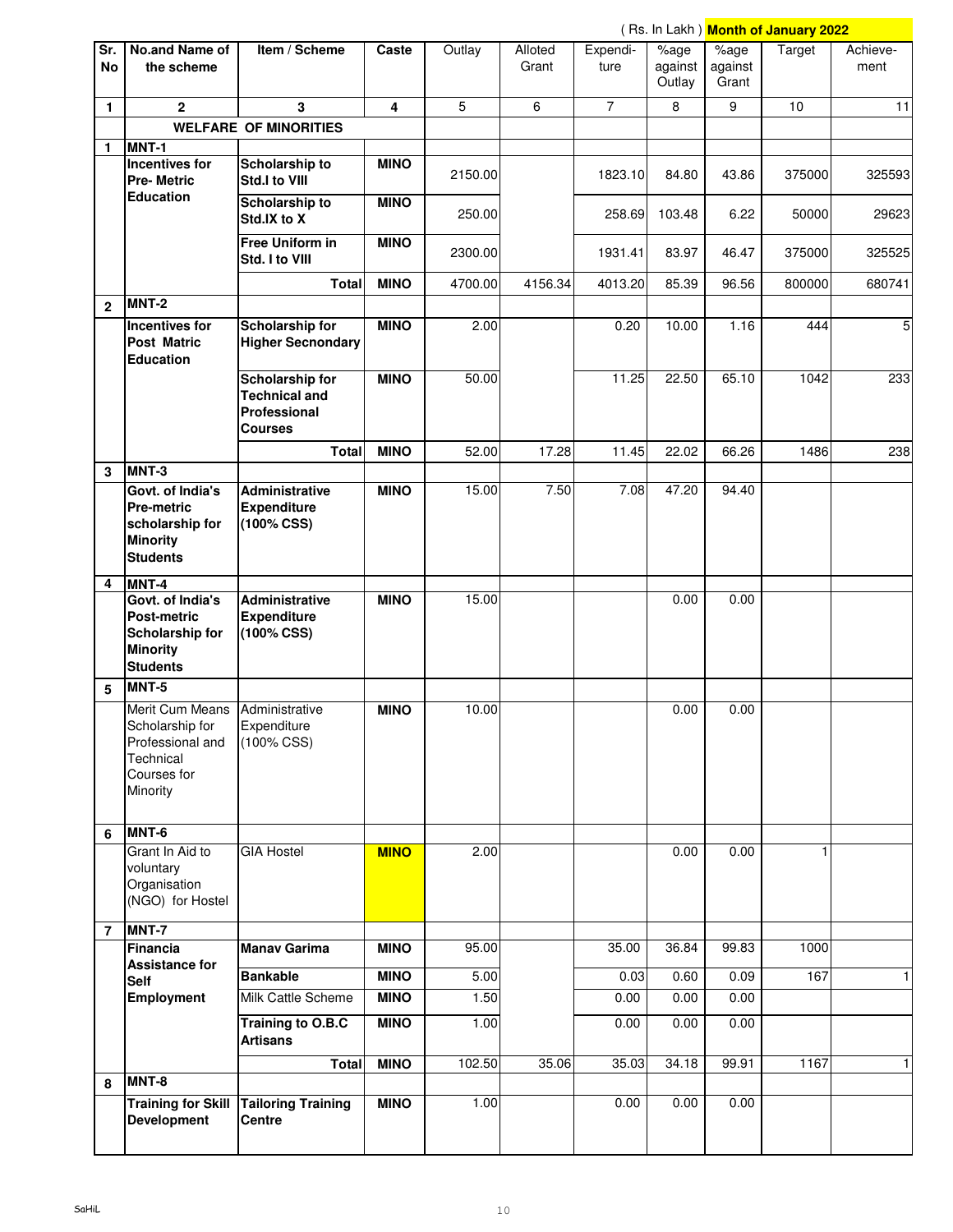|                  |                                                                                                      |                                                            |                                      |           |                  |                  |                           |                                  | (Rs. In Lakh) <mark>Month of January 2022</mark> |                  |
|------------------|------------------------------------------------------------------------------------------------------|------------------------------------------------------------|--------------------------------------|-----------|------------------|------------------|---------------------------|----------------------------------|--------------------------------------------------|------------------|
| Sr.<br><b>No</b> | No.and Name of<br>the scheme                                                                         | Item / Scheme                                              | Caste                                | Outlay    | Alloted<br>Grant | Expendi-<br>ture | %age<br>against<br>Outlay | $\sqrt%$ age<br>against<br>Grant | Target                                           | Achieve-<br>ment |
| 1                | $\mathbf{2}$                                                                                         | 3                                                          | 4                                    | 5         | 6                | $\overline{7}$   | 8                         | 9                                | 10 <sup>10</sup>                                 | 11               |
| 9                | MNT-9                                                                                                |                                                            |                                      |           |                  |                  |                           |                                  |                                                  |                  |
|                  | <b>Gujarat Minority</b><br>Finance &<br><b>Development</b><br>Corporation                            | Administrative<br>Grant                                    | <b>MINO</b>                          | 225.00    | 56.25            | 56.25            | 25.00                     | 100.00                           |                                                  |                  |
| 10               | <b>MNT-10</b><br>Strengthening<br>of Administrative<br>machinery at<br>All Level                     | <b>Establishment</b><br><b>Expenditure</b>                 | <b>MINO</b>                          | 38.81     | 5.34             | 4.85             | 12.50                     | 90.82                            |                                                  | 3                |
|                  | 11 MNT-11                                                                                            |                                                            |                                      |           |                  |                  |                           |                                  |                                                  |                  |
|                  | <b>Pradhan Mantri</b><br><b>Jan Vikas</b><br>Karyakram<br>(PMJVK)<br>(60% CSS)                       | <b>Pradhan Mantri</b><br>Jan Vikas<br>Karyakram<br>(PMJVK) | <b>MINO</b>                          | 2000.00   | 0.00             | 0.00             | 0.00                      | 0.00                             |                                                  | 3                |
|                  |                                                                                                      | <b>GRAND TOTAL MNT</b>                                     | <b>MINO</b>                          | 7161.31   | 4277.77          | 4127.86          | 57.64                     | 96.50                            | 802654                                           | 680986           |
|                  |                                                                                                      | <b>Other Department</b>                                    |                                      |           |                  |                  |                           |                                  |                                                  |                  |
| 1                | <b>OBC-17</b>                                                                                        |                                                            |                                      |           |                  |                  |                           |                                  |                                                  |                  |
|                  | <b>Commission for</b><br>Socially and<br>Educatonally<br><b>Backward</b><br><b>Classes</b>           | <b>OBC</b><br><b>Commission</b>                            | Other<br><b>Deptt</b><br><b>SEBC</b> | 104.70    | 91.45            | 82.15            | 78.46                     | 89.83                            |                                                  |                  |
| 2                | <b>Gujarat Been</b><br>Anamat vargonu<br>Aayog                                                       | <b>Administration</b><br><b>Expenditure</b>                | <b>Been</b><br>Anamat<br>Aayog       | 142.39    | 115.70           | 48.25            | 33.89                     | 41.70                            |                                                  |                  |
|                  |                                                                                                      | <b>Total of Other Department</b>                           |                                      | 247.09    | 207.15           | 130.40           | 52.77                     | 62.95                            |                                                  |                  |
|                  |                                                                                                      | <b>GENERAL</b>                                             |                                      |           |                  |                  |                           |                                  |                                                  |                  |
| 1                | <b>GEN</b>                                                                                           |                                                            |                                      |           |                  |                  |                           |                                  |                                                  |                  |
|                  | Gujarat<br>Unreserved<br><b>Educational &amp;</b><br>Economical<br><b>Development</b><br>Corporation | Administrative<br>Grant<br>2225                            | <b>GEN</b>                           | 175.00    | 100.00           | 100.00           | 57.14                     | 100.00                           |                                                  |                  |
|                  |                                                                                                      |                                                            | <b>SEBC</b>                          | 92177.32  | 69035.38         | 66716.43         | 72.38                     | 96.64                            | 5125289                                          | 4887843          |
|                  |                                                                                                      |                                                            | <b>EBC</b>                           | 9470.00   | 8853.61          | 8048.83          | 84.99                     | 90.91                            | 960117                                           | 938883           |
|                  |                                                                                                      |                                                            | <b>Total</b>                         | 101647.32 | 77888.99         | 74765.25         | 73.55                     | 95.99                            | 6085406                                          | 5826726          |
|                  |                                                                                                      |                                                            | NT-DNT                               | 10457.94  | 8476.48          | 8246.57          | 78.85                     | 97.29                            | 1047847                                          | 951919           |
|                  |                                                                                                      |                                                            | <b>MINO</b>                          | 7161.31   | 4277.77          | 4127.86          | 57.64                     | 96.50                            | 802654                                           | 680986           |
|                  |                                                                                                      | <b>TOTAL OF REVENUE</b>                                    | <b>Total</b>                         | 119266.57 | 90643.24         | 87139.69         | 73.06                     | 96.13                            | 7935907                                          | 7459631          |
|                  |                                                                                                      |                                                            | IT                                   | 150.00    | 0.00             | 0.00             | 0.00                      | 0.00                             | 0                                                | 0                |
|                  |                                                                                                      |                                                            | Other<br>Dept.                       | 247.09    | 207.15           | 130.40           | 52.77                     | 62.95                            | 0                                                | $\mathbf 0$      |
|                  |                                                                                                      |                                                            | <b>GEN</b>                           | 175.00    | 100.00           | 100.00           | 57.14                     | 100.00                           |                                                  |                  |
|                  |                                                                                                      |                                                            |                                      | 119838.66 | 90950.39         | 87370.09         | 72.91                     | 96.06                            | 7935907                                          | 7459631          |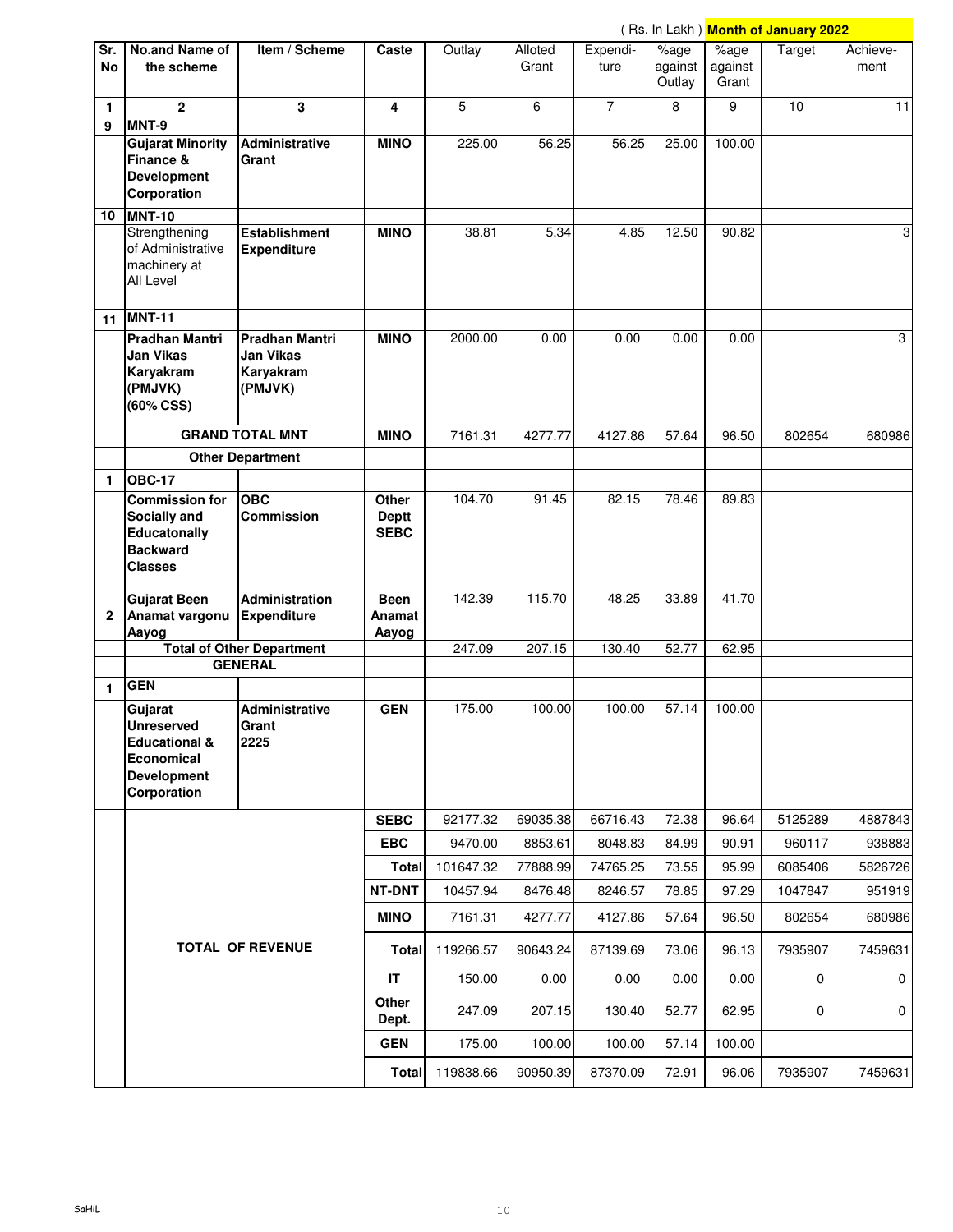|              | (Rs. In Lakh) Month of January 2022                                                                                                                                     |                                                 |              |                              |                  |                  |                           |                          |                 |                  |
|--------------|-------------------------------------------------------------------------------------------------------------------------------------------------------------------------|-------------------------------------------------|--------------|------------------------------|------------------|------------------|---------------------------|--------------------------|-----------------|------------------|
| Sr.<br>No    | No.and Name of<br>the scheme                                                                                                                                            | Item / Scheme                                   | Caste        | Outlay                       | Alloted<br>Grant | Expendi-<br>ture | %age<br>against<br>Outlay | %age<br>against<br>Grant | Target          | Achieve-<br>ment |
| 1            | $\overline{\mathbf{2}}$                                                                                                                                                 | 3                                               | 4            | 5                            | 6                | $\overline{7}$   | 8                         | 9                        | 10              | 11               |
|              |                                                                                                                                                                         |                                                 |              | CAPITAL SCHEME WISE PROGRESS |                  |                  |                           |                          |                 |                  |
| 1            | <b>OBC-19</b>                                                                                                                                                           |                                                 |              |                              |                  |                  |                           |                          |                 |                  |
|              | Share capital to<br>Gujarat<br><b>Backward Class</b><br><b>Development</b><br>Corporation                                                                               | <b>Share Capital</b>                            | <b>SEBC</b>  | 200.00                       | 0.00             | 0.00             | 0.00                      | 0.00                     |                 |                  |
| $\mathbf{2}$ | <b>OBC-20</b>                                                                                                                                                           |                                                 |              |                              |                  |                  |                           |                          |                 |                  |
|              | Share capital to<br><b>Gujarat Gopalak</b><br><b>Development</b><br>Corporation                                                                                         | <b>Share Capital</b>                            | <b>SEBC</b>  | 50.00                        | 0.00             | 0.00             | 0.00                      | 0.00                     |                 |                  |
| 3            | <b>OBC-21</b>                                                                                                                                                           |                                                 |              |                              |                  |                  |                           |                          |                 |                  |
|              | Share Capital to<br><b>Gujarat Thakore</b><br>and Koli<br><b>Devlopment</b><br>Corporation                                                                              | <b>Share Capital</b>                            | <b>SEBC</b>  | 100.00                       | 0.00             | 0.00             | 0.00                      | 0.00                     |                 |                  |
| 4            | <b>GENERAL</b>                                                                                                                                                          |                                                 |              |                              |                  |                  |                           |                          |                 |                  |
|              | Gujarat<br><b>Unreserved</b><br><b>Educational &amp;</b><br>Economical<br><b>Development</b><br>Corporation                                                             | <b>Share Capital</b><br>4225                    | <b>GEN</b>   | 500.00                       | 0.00             | 0.00             | 0.00                      | 0.00                     |                 |                  |
| 5            | $OEC-22$                                                                                                                                                                |                                                 |              |                              |                  |                  |                           |                          |                 |                  |
|              | <b>Loans</b> for<br>Educational,<br>Economical                                                                                                                          | Loan to Medical /<br><b>Law Graduate</b>        | <b>SEBC</b>  | 3.00                         |                  |                  | 0.00                      | 0.00                     | 30              | $\mathbf 0$      |
|              | <b>Development</b>                                                                                                                                                      | <b>Loan to Small</b>                            | <b>SEBC</b>  | 1.00                         |                  | 0.00             | 0.00                      | 0.00                     | 1               | 0                |
|              |                                                                                                                                                                         | <b>Commercial Pilot</b><br><b>Training Loan</b> | <b>SEBC</b>  | 125.00                       |                  | 100.00           | 80.00                     | 6.89                     | 5               | 4                |
|              |                                                                                                                                                                         | <b>Loan For Higher</b><br>Studies In            | <b>SEBC</b>  | 2400.00                      |                  | 1292.50          | 53.85                     | 89.08                    | 312             | 106              |
|              |                                                                                                                                                                         | <b>Foreign Countries</b>                        | EBC          | 200.00                       |                  | 77.50            | 38.75                     | 5.34                     | 13              | $\overline{5}$   |
|              |                                                                                                                                                                         |                                                 | <b>Total</b> | 2600.00                      |                  | 1370.00          | 52.69                     | 89.19                    | 325             | $111$            |
|              |                                                                                                                                                                         |                                                 | <b>SEBC</b>  | 2529.00                      | 1451.00          | 1392.50          | 55.06                     | 95.97                    | 348             | 110              |
|              |                                                                                                                                                                         | <b>Total</b>                                    | <b>EBC</b>   | 200.00                       | 85.00            | 77.50            | 38.75                     | 91.18                    | $\overline{13}$ | 5                |
|              |                                                                                                                                                                         |                                                 | <b>Total</b> | 2729.00                      | 1536.00          | 1470.00          | 53.87                     | 95.70                    | 361             | 115              |
| 6            | <b>OBC-23</b>                                                                                                                                                           |                                                 |              |                              |                  |                  |                           |                          |                 |                  |
|              | Loans to Gujarat<br>Thakore & Koli<br>Development<br>Corporation for<br>Matching share in<br>National Bakward<br><b>Class Finance</b><br>and Development<br>Corporation | Loan for NBCFDC                                 | <b>SEBC</b>  | 75.00                        | 0.00             | 0.00             | 0.00                      | 0.00                     |                 |                  |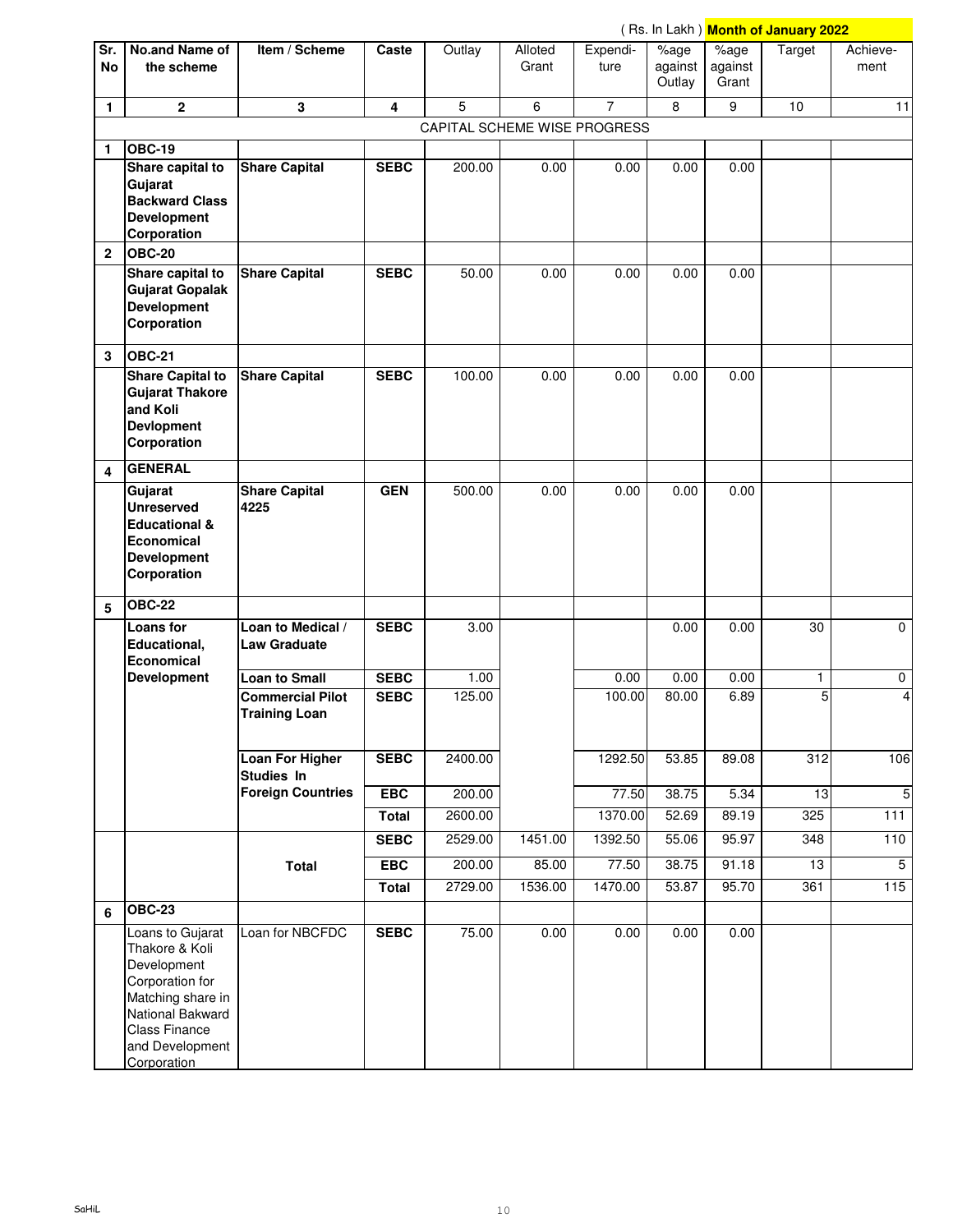|                |                                                                                                                                                                                          |                                   |             |          |          |                |                             |                  | ( Rs. In Lakh ) <mark>Month of January 2022</mark> |              |
|----------------|------------------------------------------------------------------------------------------------------------------------------------------------------------------------------------------|-----------------------------------|-------------|----------|----------|----------------|-----------------------------|------------------|----------------------------------------------------|--------------|
| Sr.            | No.and Name of                                                                                                                                                                           | Item / Scheme                     | Caste       | Outlay   | Alloted  | Expendi-       | $\sqrt{2}$ <sub>o</sub> age | $\sqrt%$ age     | Target                                             | Achieve-     |
| <b>No</b>      | the scheme                                                                                                                                                                               |                                   |             |          | Grant    | ture           | against<br>Outlay           | against<br>Grant |                                                    | ment         |
| 1              | $\mathbf{2}$                                                                                                                                                                             | 3                                 | 4           | 5        | 6        | $\overline{7}$ | 8                           | 9                | 10                                                 | 11           |
| $\overline{7}$ | $OEC-24$                                                                                                                                                                                 |                                   |             |          |          |                |                             |                  |                                                    |              |
|                | Loans to Gujarat<br><b>Backward Class</b><br>Development<br>Corporation for                                                                                                              | Loan for NBCFDC                   | <b>SEBC</b> | 5950.00  | 3966.67  | 3966.67        | 66.67                       | 100.00           |                                                    |              |
|                | matching share in<br>National Bakward<br><b>Class Finance</b><br>and Development<br>Corporation                                                                                          |                                   |             |          |          |                |                             |                  |                                                    |              |
| 8              | <b>OBC-25</b>                                                                                                                                                                            |                                   |             |          |          |                |                             |                  |                                                    |              |
|                | Loans to Gujarat<br>Gopalak<br>Development<br>Corporation for<br>Matching Share in<br>National Bakward<br><b>Class Finance</b><br>and Development<br>Corporation                         | Loan for NBCFDC                   | <b>SEBC</b> | 75.00    | 0.00     |                |                             | 0.00             |                                                    |              |
| 9              | <b>GENERAL</b>                                                                                                                                                                           |                                   |             |          |          |                |                             |                  |                                                    |              |
|                | Loans to Gujarat<br>Been Anamat<br>Edu. and Eco.<br>Development<br>Corporation                                                                                                           | Loan for<br>6225                  | <b>GEN</b>  | 50000.00 | 12500.00 | 12500.00       | 25.00                       | 100.00           |                                                    |              |
| 10             | DNT-9                                                                                                                                                                                    |                                   |             |          |          |                |                             |                  |                                                    |              |
|                | Share capital to<br>Gujarat Nomadic<br>& De notofied<br>Tribe<br>Development<br>Corporation                                                                                              | Share Capital                     | NT-DNT      | 100.00   | 0.00     | 0.00           | 0.00                        | 0.00             |                                                    |              |
| 11             | <b>DNT-10</b>                                                                                                                                                                            |                                   |             |          |          |                |                             |                  |                                                    |              |
|                | Loans for<br>Economical<br>Development                                                                                                                                                   | Loan to Medical /<br>Law Graduate | NT-DNT      | 1.15     | 0.07     | 0.07           | 6.09                        | 100.00           |                                                    | $\mathbf{1}$ |
|                | 12 DNT-11<br>Loan to Nomedic &<br><b>DeNotified Tribe</b><br>Development<br>Corporation for<br>Matching share in<br>National Backward<br>Class Finance and<br>Development<br>Corporation | <b>Loan for NBCFDC</b>            | NT-DNT      | 40.00    | 0.00     | 0.00           | 0.00                        | 0.00             |                                                    |              |
| 13             | <b>MNT-12</b>                                                                                                                                                                            |                                   |             |          |          |                |                             |                  |                                                    |              |
|                | Share capital to<br><b>National Minority</b><br>Finance &<br>Development<br>Corporation                                                                                                  | <b>Share Capital</b>              | <b>MINO</b> | 150.00   | 0.00     | 0.00           | 0.00                        | 0.00             |                                                    |              |
|                | 14 MNT-13                                                                                                                                                                                |                                   |             |          |          |                |                             |                  |                                                    |              |
|                | Share capital to<br>Gujarat Minority<br>Finance &<br>Development<br>Corporation                                                                                                          | <b>Share Capital</b>              | <b>MINO</b> | 1.00     | 0.00     | 0.00           |                             | 0.00             |                                                    | $\mathbf{0}$ |